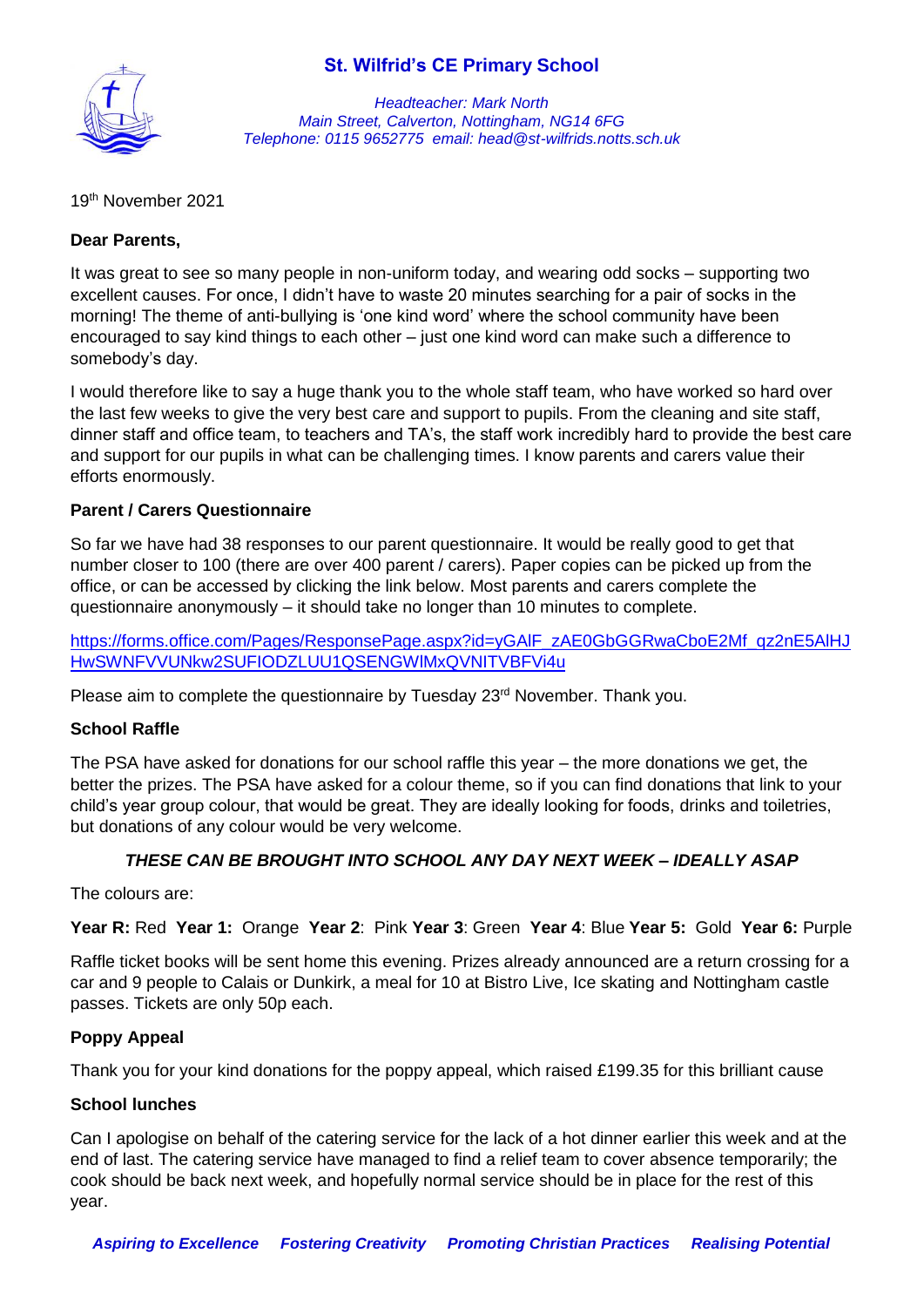## **St. Wilfrid's CE Primary School**



*Headteacher: Mark North Main Street, Calverton, Nottingham, NG14 6FG Telephone: 0115 9652775 email: head@st-wilfrids.notts.sch.uk*

## **Christmas Events**

I will send an update regarding various Christmas activities and events at the start of next week – please look out for this.

### **SENCO change**

In January, Mrs Griffiths will be stepping down from her role as SENCO. She will continue teaching in Year 5. Mrs Haley, who has been working closely with Mrs Griffiths over the last few months, will be taking over this role in January, with Mrs Griffiths being available in school to offer informal help around transitioning into the role.

### **Covid Cases**

We do have a small number of covid cases in school, but below the number considered an outbreak by the government. However, please do look out for covid symptoms amongst pupils, and arrange a pcr test for your child if necessary – in one local school shortly before half term, around 20% of pupils had covid, showing how the virus can spread when it becomes established. Therefore, please do look out for symptoms, and get your child a pcr test when they have them

### **Ilam Parents Meeting**

We had an excellent, socially distanced, attendance at our Ilam parent's event last night – thank you to those able to attend. If you do have any questions about the visit, please get in touch with your child's class teacher.

| <b>Dates</b>                                             | <b>Event</b>                                                                   |
|----------------------------------------------------------|--------------------------------------------------------------------------------|
| December 2 <sup>nd</sup><br>and 3rd                      | Ilam residential visit                                                         |
| 3 <sup>rd</sup> December                                 | Village Christmas lights switch on 4:30pm                                      |
| 8 <sup>th</sup> December                                 | 2pm and 6:30pm – Carol Concert KS 2 (please await for information about event) |
| 10 <sup>th</sup> December                                | Year 1 and 2 visit Mansfield Palace Theatre for Sleeping Beauty                |
| 10 <sup>th</sup> December                                | Carols around the tree (outdoor Christmas carols event) info to follow         |
| 13 <sup>th</sup> and 14 <sup>th</sup><br><b>December</b> | Nativity – KS 1 (please await further information)                             |
| 15 <sup>th</sup> December                                | Christmas jumper day                                                           |
| 17 <sup>th</sup> December                                | School breaks up for Christmas                                                 |
| 4 <sup>th</sup> January                                  | School re-opens for Spring term                                                |

#### **Dates for the diary**

Have a lovely weekend.

Mark North

Headteacher